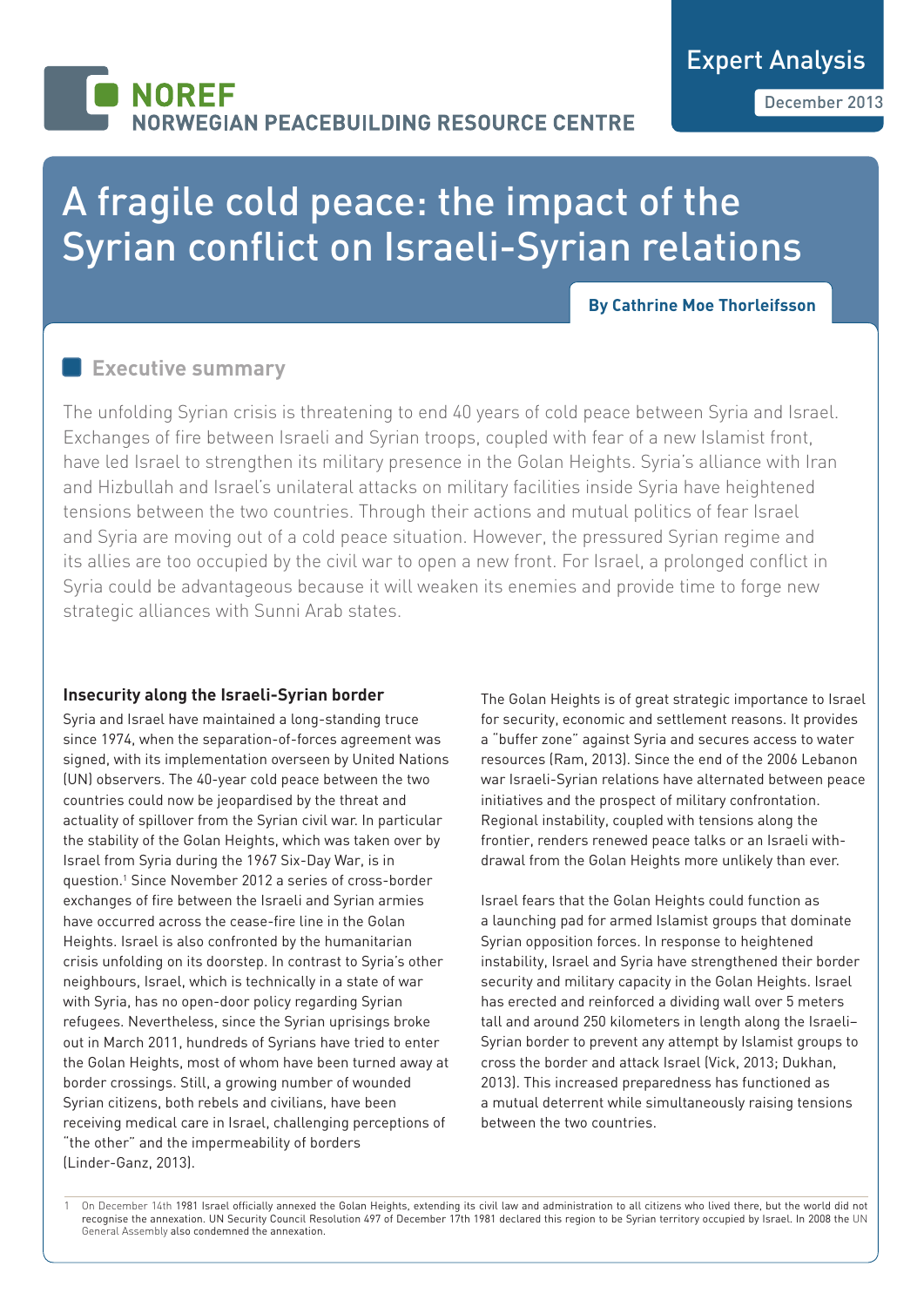#### NOREF Expert Analysis - December 2013

#### Israel's red lines

The major Israeli fear concerns the security of the Syrian regime's advanced missile systems and chemical and biological weapons. The Israeli government has enforced several red lines against Syrian facilities and weaponry. In September 2007 Israeli Air Force jets attacked a facility in northern Syria that the Israeli government claimed was a covert attempt to build a nuclear reactor based on a North Korean design (Cordesman, 2008: 8). The Syrian civil war has accelerated the fear that Hizbullah or al-Qaedaaffiliated Islamist groups would try to seize Syria's chemical weapons. The Lebanese Shia militia Hizbullah caught Israel by surprise in the 2006 Lebanon war by showing unexpected strength. Six years later Iran and its Hizbullah proxy are fighting in the Syrian civil war in support of their steadfast allies, the Syrian government and its embattled leader, Bashar al-Asad.

While the Israeli government has remained largely mute about its interest in the Syrian civil war, it has been doing a great deal to pressure the U.S. into direct involvement in Syria. In September 2013 the U.S. planned to lead a limited military action against the Syrian regime after it crossed a red line when it allegedly used chemical weapons in an attack in Ghouta, eastern Damascus, on August 21st. For Israel, the planned attack was seen as a test of international resolve to check Iran's nuclear ambitions, which according to Israeli prime minister Binyamin Netanyahu constitute the most significant existential threat facing Israel. Through Russian-initiated diplomatic efforts the U.S. and Russia reached an agreement to dismantle Syria's chemical weapons arsenal, thus avoiding external military intervention. For Israel, a fully chemically disarmed Syria, if the process proves to be successful, could remove Syria's non-conventional threat. However, this process could turn out to be lengthy and challenging in the context of a civil war. According to the Israeli government the transfer of weapons to Hizbullah is likely to continue. The Syrian regime could also hide chemical weapons sites from international inspectors (Shoham, 2013).

The Israeli perception that the U.S. is increasingly unlikely to undertake any new military involvement in the Middle East reinforces Netanyahu's much-preached doctrine that Israeli must look after itself (Alpher, 2013). The 2012 withdrawal by Austria, Japan, Croatia and Canada of their UN Disengagement Observer Force troops that have helped to stabilise the border territory between Israel and Syria has further enhanced Israel's perception of the necessity of self-reliance for national security (What's in Blue, 2013). Over the last year the Israeli government has authorised several air strikes inside Syria that officials have said were aimed at convoys carrying weapons for Hizbullah, thus extending Israel's decades-old conflict with the Lebanese militant group inside Syria. The latest Israeli attack involving the illegal use of Lebanese airspace was on a Syrian military facility in Sanawbar-Jableh, near Latakia, a stronghold of the current Syrian Alawite-led regime, on October 31st 2013.

That Israel was responsible for the attack was leaked by an official source in Washington in an act that according to several Israeli media outlets was fiercely protested by senior Israeli officials. This is the third U.S. leak of the past year, revealing a deep rift between the U.S. and Israel concerning tactical moves on the Syrian crisis. By leaking classified information, the U.S., although not having made any official complaints about the attacks, was sending a signal that Israel cannot operate beneath the radar of international scrutiny. Moreover, the U.S. was warning that Israel should respect the UN's chemical arms resolution and attempts to seek a political arrangement with the opposition in Syria. In turn, Israel's series of targeted unilateral attacks sent a message to Syria, Iran and the U.S. that Israel is ready to act alone if necessary.

#### A beneficial cold peace

So far Syria has not retaliated against Israeli attacks. The Syrian regime is unlikely to open a second front at this stage, because it is too concerned with the unfolding civil war to have the capacity to consider a conflict with Israel (Pollard, 2013). Hizbullah, which is perceived in Lebanon as having moved from a national resistance force to a defender of Shia interests, cannot risk military involvement with Israel without severe implications for itself (Ganor, 2013). Iran and its new leader, President Hassan Rouhani, has agreed to negotiate on its nuclear programme and must consider the dynamics set in motion by their direct talks with the U.S. Any act by the Iranian regime that will further upset the fragile stability of the region is likely to damage Iran's strategic interests.

For Israel, a prolonged conflict in Syria might prove the best way to ensure its security. A long-term conflict will strain the resources of the Syrian regime and its Shia allies Iran and Hizbullah, thus weakening Israel's foes. It will give Israel time to utilise anti-Shia sentiment in the region to forge new strategic alliances with Sunni Arab states and Iran's neighbouring countries. Israel and Saudi Arabia's recent talks about security cooperation have grown out of mutual dissatisfaction with the new U.S. approach to Iran. This previously implausible alliance may prove beneficial should relations between Israel and the U.S. become more strained.

The question remains how long Syria and its allies will pursue a policy of restraint and containment. A Syrianlaunched military strike on Israel or a U.S. attack on Syria would cross both Israeli and Iranian red lines, respectively. Both would mark the end of a fragile cold peace and potentially ignite an all-out war in the Middle East.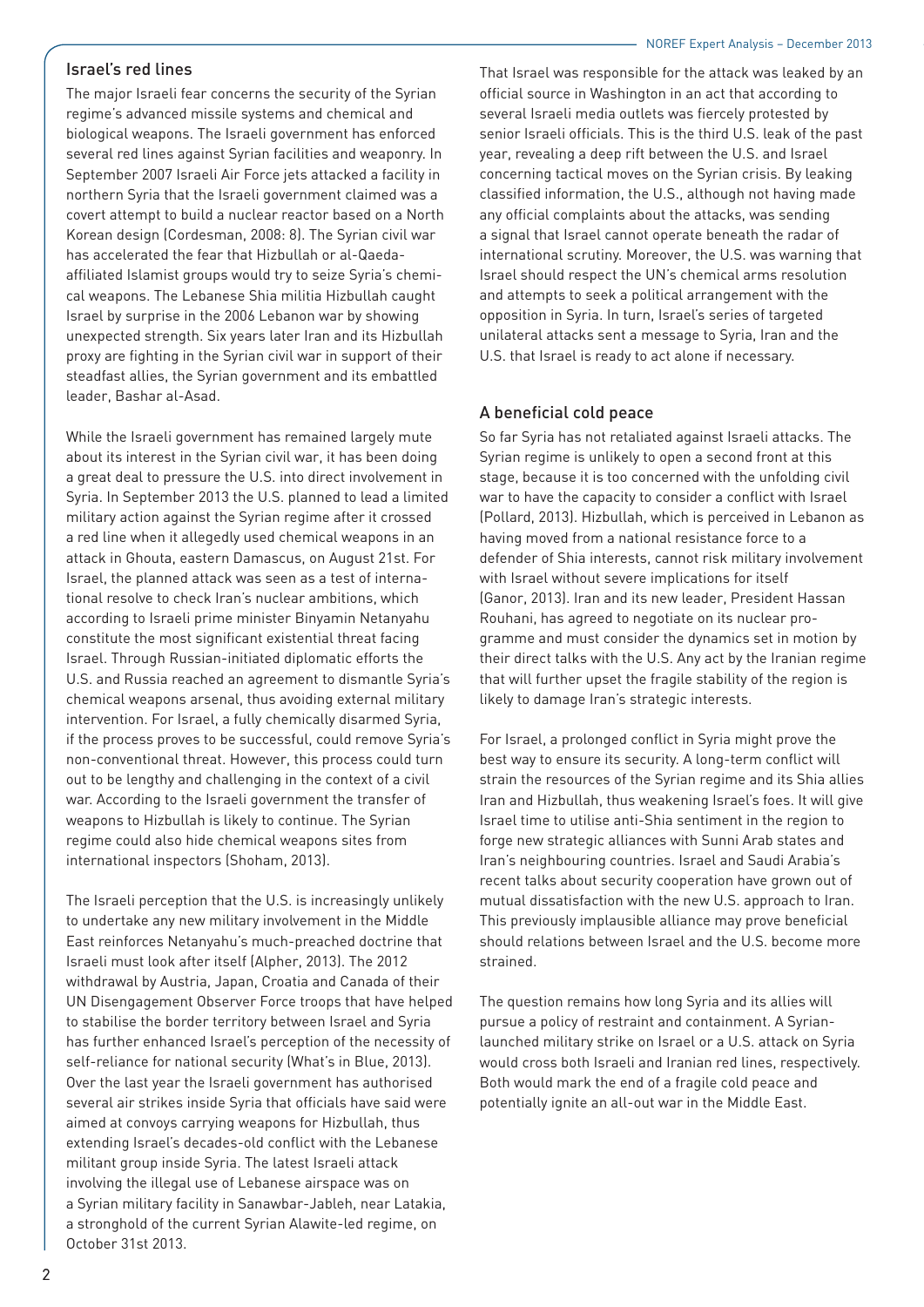#### NOREF Expert Analysis - December 2013

#### References

Alpher, Yossi. 2013. "The Russian-U.S. solution for Syria's chemical weapons: ramifications for Israel." Noref Expert Analysis*.* Oslo: NOREF.

Cordesman, Anthony. 2008. *Israel and Syria: The Military Balance and the Prospects of War.* Portsmouth, NH: Greenwood.

Dukhan, Haian. 2013. "Syria's security implications for Israel: advantage of stalemate." Carnegie Endowment for International Peace, September 5th. <http://carnegieendowment.org/sada/2013/09/05/syria-s-security-implications-for-israel-advantage-of-stalemate/gm8e>

Ganor, Bonaz. 2013. "The window of opportunity." *Jerusalem Post*, November 3rd.  $\leftarrow$ http://www.jpost.com/Opinion/ Op-Ed-Contributors/The-window-of-opportunity-330504>

Linder-Ganz, Ronny. 2013. "Israeli hospital on wartime footing as Syrian refugees trickle across the border." Haaretz, October 26th.  $\leftarrow$ http://www.haaretz.com/weekend/ week-s-end/.premium-1.554424>

Pollard, Ruth. 2013. "High stakes, hidden foes in Israel's intervention." *Sydney Morning Herald*, May 11th. <http://www.smh.com.au/world/high-stakes-hidden-foes $in-$ israels-intervention-20130510-2jdb6.html $\rightarrow$ 

Ram, Mori. 2013. *Creating a Peaceful Place of War: Revisiting*  the Golan Heights Border Region.  $\leftarrow$ http://www.borderstudies.jp/en/publications/review/data/ebr4/V4\_ N1\_05Mori%20R am.pdf $\rightarrow$ 

Shoham, Dany. 2013. *Syria's Chemical Weapons: Is Disarmament Possible?* BESA Centre Perspectives Paper no. 214. September 24th.  $\leftarrow$ http://besacenter.org/wp-content/ uploads/2013/09/perspectives214.pdf $\rightarrow$ 

What's In Blue*.* 2013. "Consultations on the UN Disengagement Observer Force." June 6th.  $\leftarrow$ http://www.whatsinblue.  $org/2013/06/consultations-on-the-golan-heights-1.php\# $\rightarrow$$ 

Vick, Karl. 2013. "Life on the Golan Heights echoes Israel's policy with Syria." Time World, September 19th.  $\leftarrow$ http:// world.time.com/2013/09/19/life-on-the-golan-heightsechoes-israels-policy-with-syria/#ixzz2j7L2p2lV $\rightarrow$